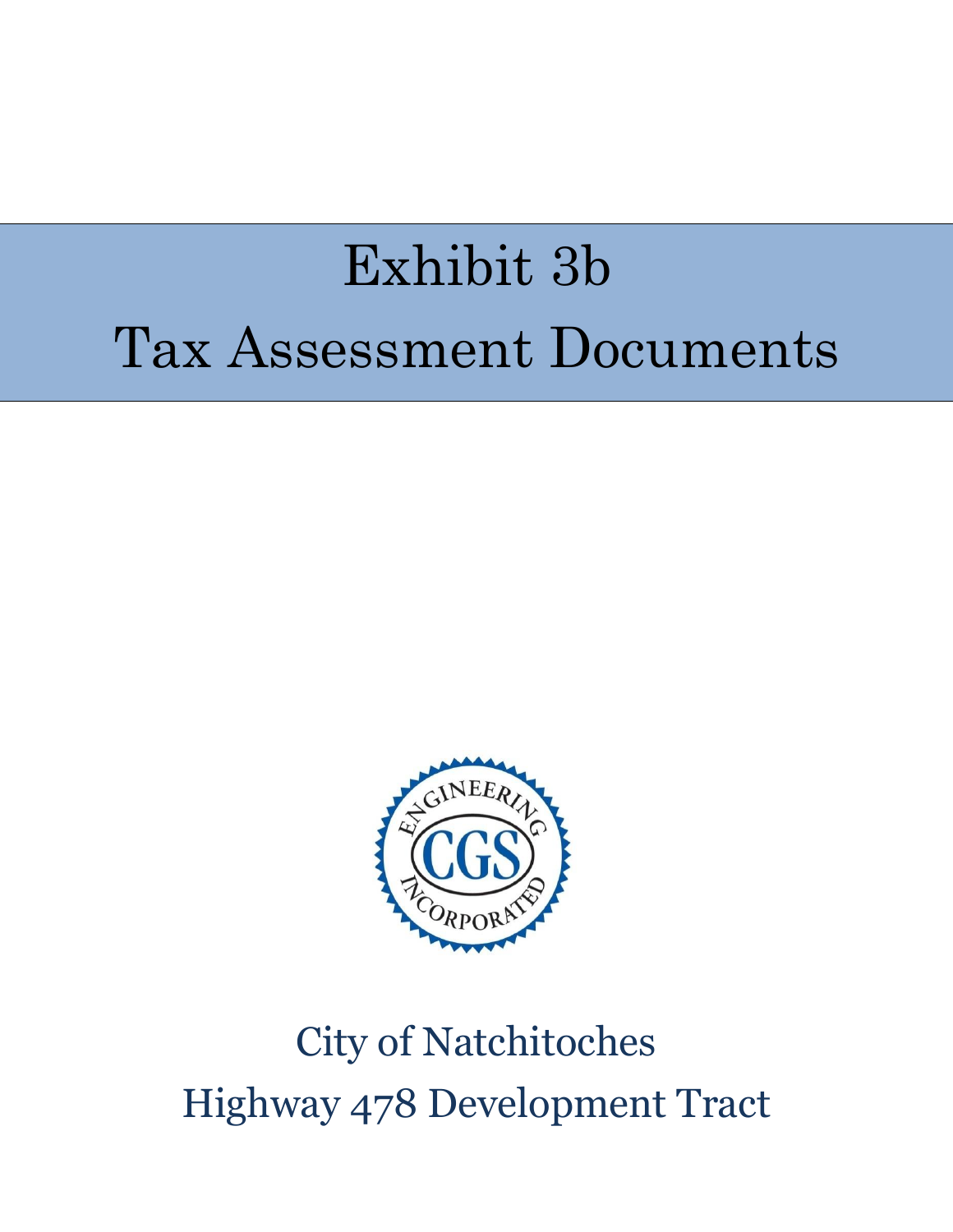CGS ENGINEERING, INC.

## **NATCHITOCHES ASSESSOR** 2020 Assessment Listing

Parcel# 0011476361

#### **Primary Owner**

HAWLEY GROUP, L.L.C (THE) **Mailing Address** C/O MARK SMALLWOOD 250 SOUTHVIEW RD.

OAKWOOD OH 45419-0000

#### Ward

W01\_Natch

#### Type

**Real Property** 

#### Legal

73.004 AC -- E 1/2 OF SE SEC. 20-8-7, LESS 6.216 AC TO HWY. NOTE: ET ALS ARE: (1/5 INT. EACH) CB 383/242; 389/337

#### **Physical Address**

#### **Parcel Items**

| <b>Assessed Value</b> | <b>Market Value</b> | <b>Units</b> | <b>Homestead</b> |
|-----------------------|---------------------|--------------|------------------|
| 680                   | 6.800               | 24.00        |                  |
| 610                   | 6,100               | 49.00        |                  |
| 1,290                 | 12,900              | 73.00        |                  |
|                       |                     |              |                  |

#### **Deeds**

| Deed#  | Type                  | Date      | <b>Amount Book</b> | Page |
|--------|-----------------------|-----------|--------------------|------|
| 295220 | <b>QUITCLAIM DEED</b> | 8/24/2006 | 0 604              |      |

## **Ownership History**

| Homestead? | Na me                     |            | Primary? % Ownership % Tax |                    | From                          | то | <b>Address</b> |
|------------|---------------------------|------------|----------------------------|--------------------|-------------------------------|----|----------------|
| NΟ         | HAWLEY GROUP, L.L.C (THE) | YES        | 100.0000                   | 100.0000 8/24/2006 |                               |    |                |
| NΟ         | SMALLWOOD, MARK E., ET AL | <b>YES</b> | 100.0000                   |                    | 100.0000 10/27/2000 8/24/2006 |    |                |

#### Locations

| <b>Subdivision</b> | Block | Lot | Section | <b>Township</b> | Range | <b>Tract</b> |
|--------------------|-------|-----|---------|-----------------|-------|--------------|
| 87                 |       |     | 20      |                 |       |              |

## **PARISH**

| <b>Millage</b>      | Mills   | <b>Taxpayer Tax</b> | <b>Homestead Tax</b> |
|---------------------|---------|---------------------|----------------------|
| (01) PARISH WIDE    | 58,8900 | 75.97               | 0.00                 |
| (02) GEN TAX INSIDE | 1.7300  | 2.24                | 0.00                 |
| (04) RED RIVER W/W  | 2.3400  | 3.02                | 0.00                 |

www.natchitochesassessor.org/Details/0011476361/0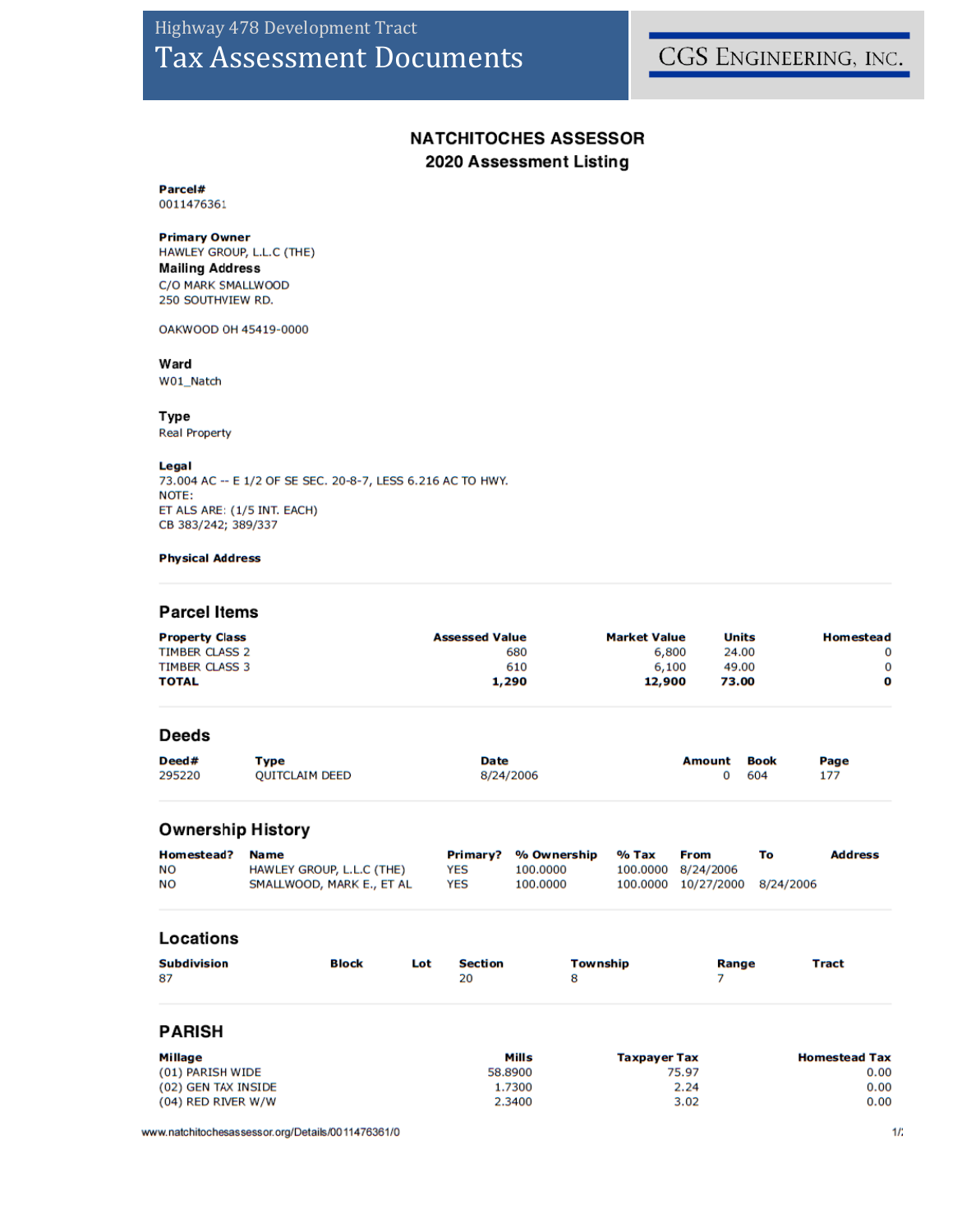| 3/9/2020                 | Print    |              |                      |
|--------------------------|----------|--------------|----------------------|
| Millage                  | Mills    | Taxpayer Tax | <b>Homestead Tax</b> |
| $(28)$ CON SCH $#8$      | 47.0000  | 60.63        | 0.00                 |
| (30) FORESTRY TAX .08/AC | 0.0000   | 5.84         | 0.00                 |
| $(64)$ FIRE DIST #4      | 20,0000  | 25.80        | 0.00                 |
| <b>TOTALS</b>            | 129.9600 | 173.50       | 0.00                 |

## **CITY**

| Millage                     | Mills   | Taxpayer Tax | <b>Homestead Tax</b> |
|-----------------------------|---------|--------------|----------------------|
| SPECIAL TAX                 | 10.0000 | 12.90        | 0.00                 |
| GEN. ALIMONY (NATCHITOCHES) | 7.0300  | 9.07         | 0.00                 |
| <b>TOTALS</b>               | 17.0300 | 21.97        | 0.00                 |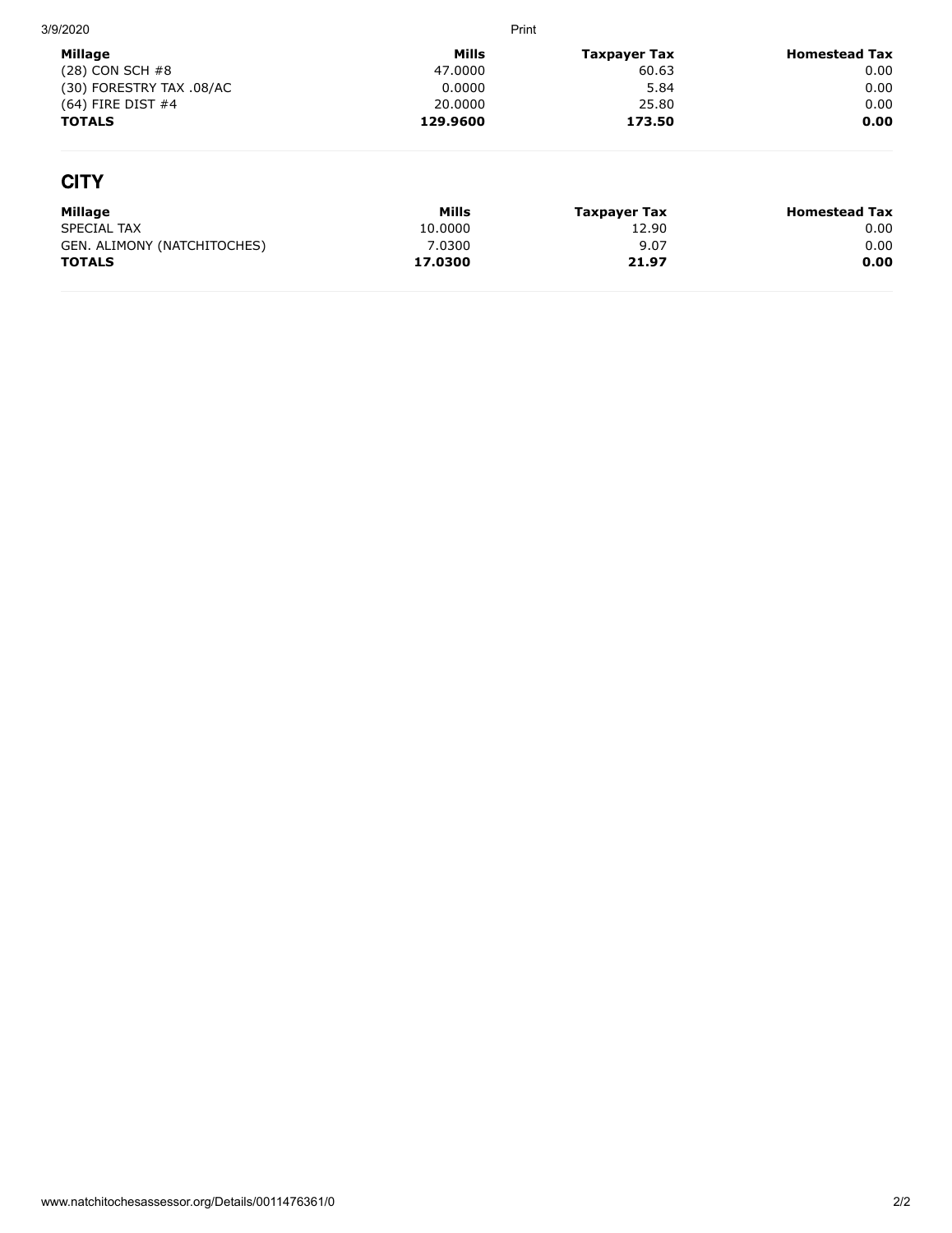## NATCHITOCHES ASSESSOR 2020 Assessment Listing

**Parcel#** 0011476363

**Primary Owner** HAWLEY GROUP, L.L.C (THE) Mailing Address C/O MARK SMALLWOOD 250 SOUTHVIEW RD.

OAKWOOD OH 45419-0000

## Ward

W01\_Natch

#### Type

Real Property

#### **Legal**

39.61 AC -- BEING 1/2 INT. IN 79.22 AC. DESCRIBED AS W 1/2 OF SE 1/4 SEC. 20-8-7 NOTE: 1/2 INT. ASSESSED TO WILLIAM JAMES SMALLWOOD ET ALS ARE: (1/5 INT. EACH) CB 389/339; 422/601

#### **Physical Address**

## Parcel Items

| <b>Property Class</b> | <b>Assessed Value</b> | <b>Market Value</b> | Units | Homestead |
|-----------------------|-----------------------|---------------------|-------|-----------|
| TIMBER CLASS 2        | 420                   | 4,200               | 15.00 |           |
| TIMBER CLASS 3        | 310                   | 3,100               | 25.00 |           |
| <b>TOTAL</b>          | 730                   | 7,300               | 40.00 | 0         |

## **Deeds**

| Deed#  | ™vpe           | <b>Date</b> | <b>Amount Book</b> |     | Page |
|--------|----------------|-------------|--------------------|-----|------|
| 295220 | OUITCLAIM DEED | 8/24/2006   |                    | 604 | 192  |

## Ownership History

| Homestead? | <b>Name</b>               |      | Primary? % Ownership % Tax | <b>From</b>                   | Тο | <b>Address</b> |
|------------|---------------------------|------|----------------------------|-------------------------------|----|----------------|
| NO.        | HAWLEY GROUP, L.L.C (THE) | YES. | 100.0000                   | 100.0000 8/24/2006            |    |                |
| <b>NO</b>  | SMALLWOOD, MARK E., ET AL | YES. | 100.0000                   | 100.0000 10/27/2000 8/24/2006 |    |                |

## Locations

| <b>Subdivision</b> | <b>Block</b> | Lot | Section | Township | Range | Tract |
|--------------------|--------------|-----|---------|----------|-------|-------|
| 87                 |              |     | 20      |          |       |       |
|                    |              |     |         |          |       |       |

## PARISH

| Millage             | Mills   | Taxpayer Tax | <b>Homestead Tax</b> |
|---------------------|---------|--------------|----------------------|
| (01) PARISH WIDE    | 58,8900 | 42.99        | 0.00                 |
| (02) GEN TAX INSIDE | 1.7300  | 1.27         | 0.00                 |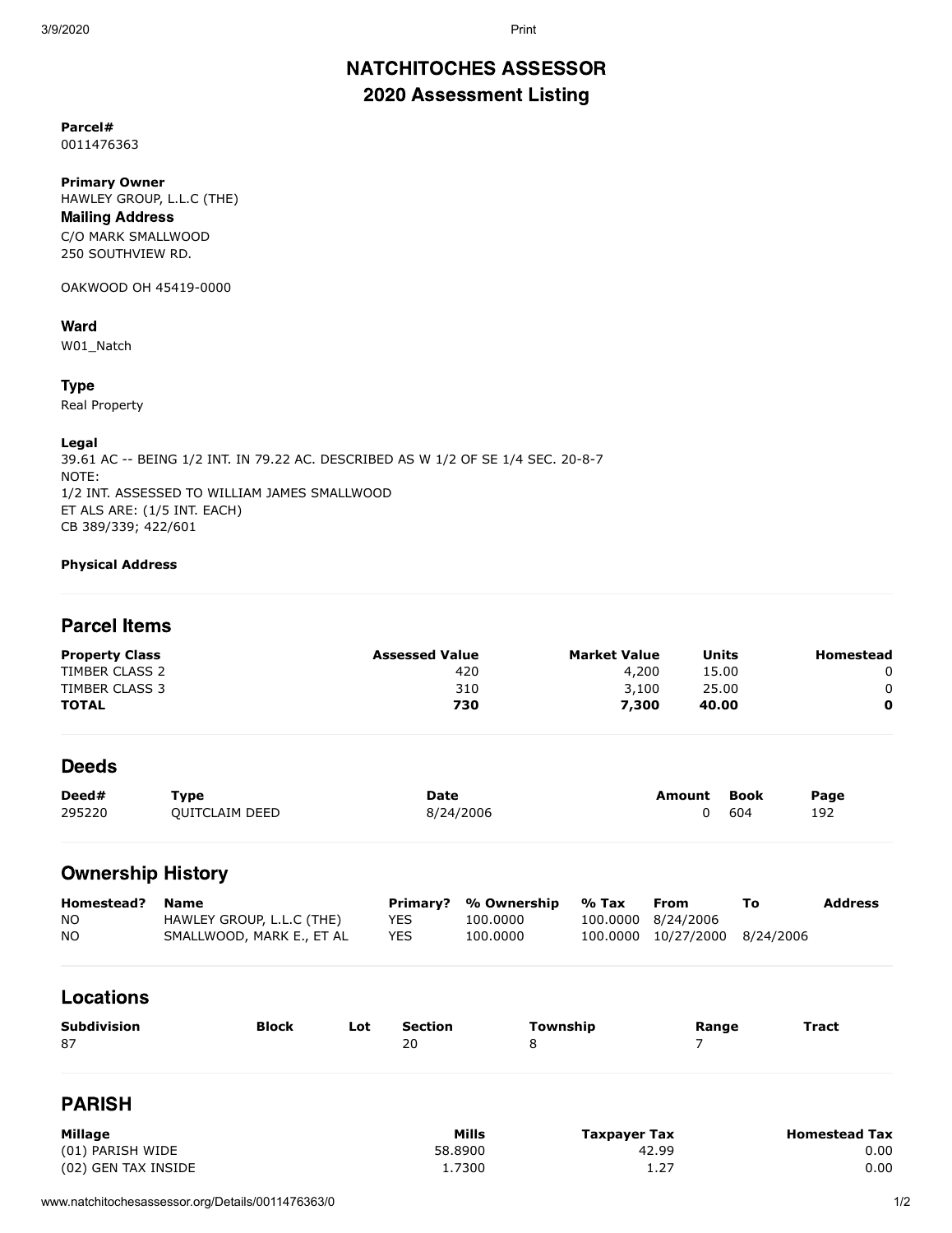| 3/9/2020                    | Print    |                     |                      |  |
|-----------------------------|----------|---------------------|----------------------|--|
| Millage                     | Mills    | <b>Taxpayer Tax</b> | <b>Homestead Tax</b> |  |
| (04) RED RIVER W/W          | 2.3400   | 1.71                | 0.00                 |  |
| (28) CON SCH #8             | 47,0000  | 34.31               | 0.00                 |  |
| (30) FORESTRY TAX .08/AC    | 0.0000   | 3.20                | 0.00                 |  |
| (64) FIRE DIST #4           | 20,0000  | 14.60               | 0.00                 |  |
| <b>TOTALS</b>               | 129.9600 | 98.08               | 0.00                 |  |
| <b>CITY</b>                 |          |                     |                      |  |
| Millage                     | Mills    | <b>Taxpayer Tax</b> | <b>Homestead Tax</b> |  |
| SPECIAL TAX                 | 10.0000  | 7.30                | 0.00                 |  |
| GEN. ALIMONY (NATCHITOCHES) | 7.0300   | 5.13                | 0.00                 |  |
| <b>TOTALS</b>               | 17.0300  | 12.43               | 0.00                 |  |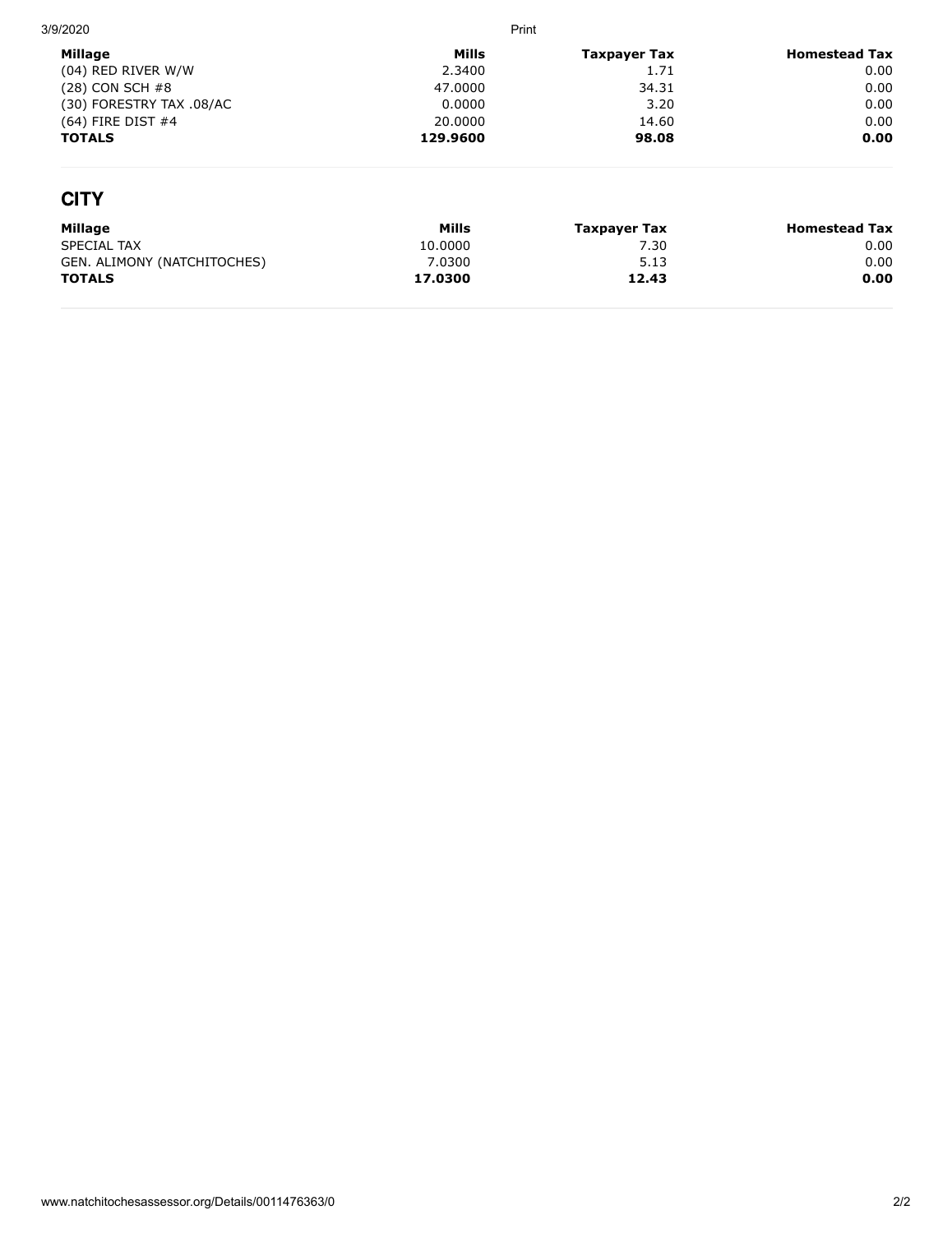## NATCHITOCHES ASSESSOR 2020 Assessment Listing

#### **Parcel#** 0011492255

## **Primary Owner**

TABLETOP LAND & DEVELOPMENT,

## Mailing Address

L.L.C. ATTN: MR. WILLIAM J. SMALLWOOD 288 WEST BROWN ST. BIRMINGHAM MI 48009-1455

#### Ward

W01\_Natch

#### Type

Real Property

#### **Legal**

39.61 AC -- BEING 1/2 INT. IN 79.22 AC. DESCRIBED AS W 1/2 OF SE 1/4 SEC. 20-8-7 NOTE: CB 420/262; 529/342

#### **Physical Address**

## Parcel Items

| <b>Property Class</b> | <b>Assessed Value</b> | <b>Market Value</b> | Units | Homestead |
|-----------------------|-----------------------|---------------------|-------|-----------|
| TIMBER CLASS 2        | 420                   | 4,200               | 15.00 |           |
| TIMBER CLASS 3        | 310                   | 3,100               | 25.00 |           |
| <b>TOTAL</b>          | 730                   | 7,300               | 40.00 | 0         |

## Ownership History

| Homestead? | <b>Name</b>                  |      | Primary? % Ownership % Tax | <b>From</b>         | <b>To Address</b> |
|------------|------------------------------|------|----------------------------|---------------------|-------------------|
| <b>NO</b>  | TABLETOP LAND & DEVELOPMENT, | YES. | 100.0000                   | 100.0000 10/27/2000 |                   |

## Locations

| <b>Subdivision</b><br>87 | <b>Block</b> | Lot | <b>Section</b><br>20 | Township<br>8       | Range | <b>Tract</b>         |
|--------------------------|--------------|-----|----------------------|---------------------|-------|----------------------|
| <b>PARISH</b>            |              |     |                      |                     |       |                      |
| Millage                  |              |     | Mills                | <b>Taxpayer Tax</b> |       | <b>Homestead Tax</b> |
| (01) PARISH WIDE         |              |     | 58,8900              | 42.99               |       | 0.00                 |
| (02) GEN TAX INSIDE      |              |     | 1.7300               | 1.27                |       | 0.00                 |
| (04) RED RIVER W/W       |              |     | 2.3400               | 1.71                |       | 0.00                 |
| (28) CON SCH #8          |              |     | 47.0000              | 34.31               |       | 0.00                 |
| (30) FORESTRY TAX .08/AC |              |     | 0.0000               | 3.20                |       | 0.00                 |
| $(64)$ FIRE DIST #4      |              |     | 20,0000              | 14.60               |       | 0.00                 |
| <b>TOTALS</b>            |              |     | 129.9600             | 98.08               |       | 0.00                 |

## **CITY**